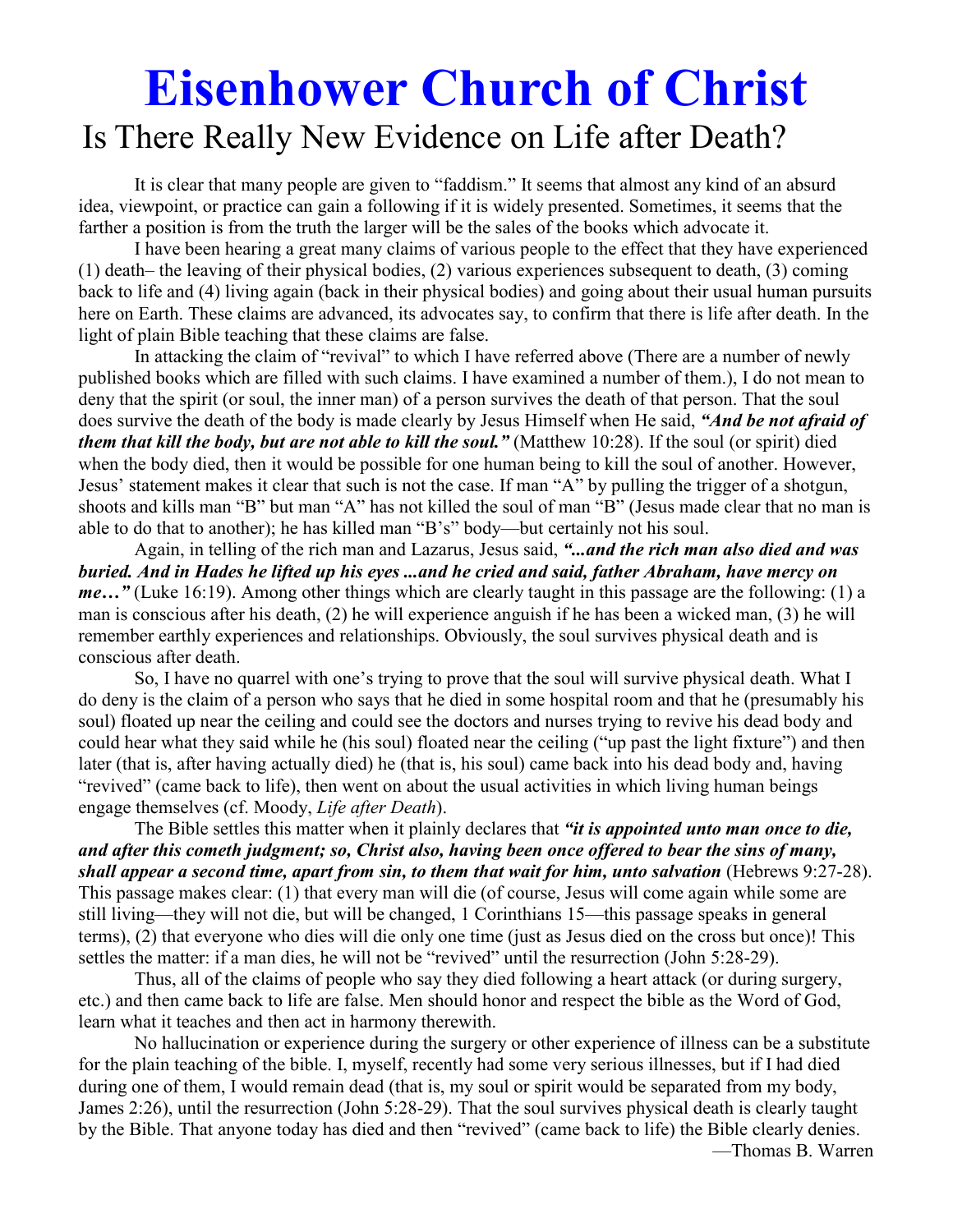# Prayer Request

**Patsy Mitchell** will have a total knee replacement surgery on Tuesday, February 22<sup>nd</sup>, at MCH. After the surgery, she will have about six weeks of physical therapy. Keep Patsy in your prayers that everything goes well and she has a speedy recovery.

**Amanda Sarabia**, a friend and co-worker with Hannah Weakland, is having some serious medical problems and Hannah has requested prayers for her.

## **Concerns Update**

**Glenna Callendar** is doing a lot better with her breathing since having her heart shocked. She is anxious to have the oblation done on March 17th. She thinks this will help her even more. Continue to keep Glenna in your prayers.

**Terresia Weaver** had her third chemo treatment last Monday. Her white blood cell count was better. Her whole treatment cancer marker was down from 22.8 to 14 which is good. Please continue to keep Terresia in your prayers that she is able to beat this cancer.

**Hazel Cavanaugh,** who is dealing with shingles, seems to be doing much better now and was able to be at worship services last Sunday.

# Prayer List

Dr. Hank Abrams; Wayne Anderson; Betty Branson; Bill and Mary Brown; Glenna Callendar; Hazel Cavanaugh; LaDonna Chism; Dana Erwin; Hattie Gilmore; Doug Guynn; Rosanna Herrera; Tiffany Horton; Lon Howard; Elaine Huntington; Ora McAfee; Melissa Moore; Juan & Estella Morolez; Cain Pilgrim; Bruce & Trina Plyler; Chasidy Rayos; Carlos Reyes; Daniel Reyes; Lisa Salas; Amanda Sarabia; Benny & Lajanna Simms; Marilyn Upshaw; Terresia Weaver; Lisa Wells; Janet Wesson; Charles Wood; John Wood, Julia York.

# Eisenhower's Shut-ins

Dusty and Kathy Marshall; Glenna Callendar; Janelle Shirley and Marilyn Upshaw

# Youth

#### Bible Quiz Question … (Multiple Choice)

What did Peter do when he realized it was Jesus standing on the shore while the disciples were fishing? (a) He asked Him to do something about their lack of fish; (b) he walked to shore on the water; or (c) he plunged into the sea.

Last Week's Quiz Answer…

Pilate wrote... "Jesus of Nazareth, the King of the Jews" on the cross. (John 19:19)

### **Events**

Watch **"***In Search of the Lord's Way"* Sunday mornings at 7:30 am on KWES TV 9.

### Office News

We are in need of a Wednesday night teacher and helper for the **"two-year old's"** class and also a helper for the Sunday class.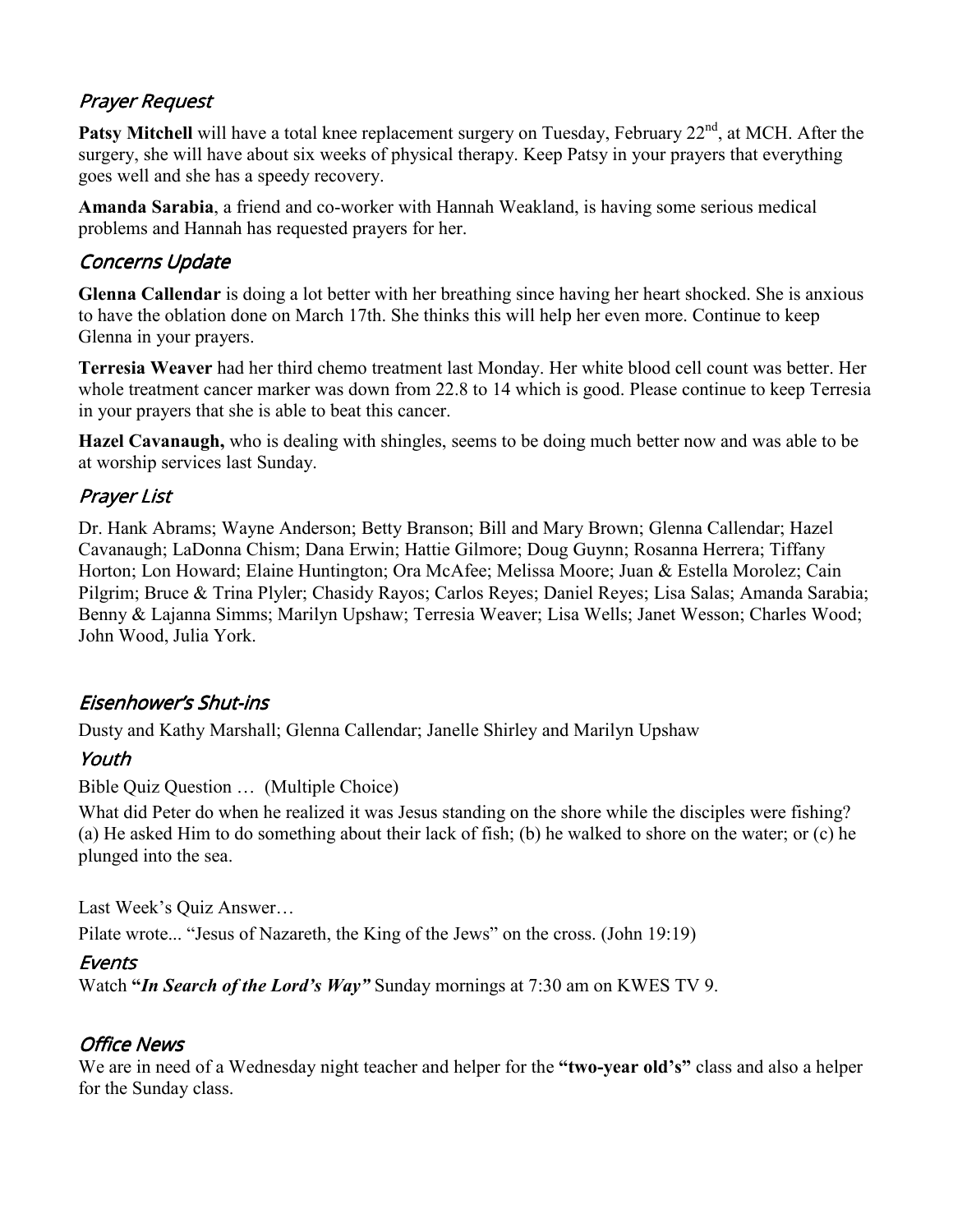## The Lawsuit Over a Penny

In 1973, the price of copper was starting to increase dramatically. To cut costs, there was a proposal sent to Congress to produce aluminum pennies instead of copper. The Mint made about 1.6 million of the pennies and brought them to Congress for approval. They were rejected. So, all the coins were taken back and destroyed, except for a few. Randall Lawrence inherited one of these coins from his father, a former Mint official. Since this penny is extremely rare, it was valued at \$2 million at auction.

 The problem started when the federal government demanded the penny be turned back over to the Mint. Since Lawrence was about to sell the penny at auction, he decided to sue the federal government in hopes of keeping it. The prosecutors' claim was that all coins from the U.S. Mint remain government property and cannot be handed down as souvenirs by government employees to their children; Lawrence lost and had to surrender the coin and was likely stuck with some hefty legal fees.

 About 2000 years ago, there was also someone who lost a coin of great value. Luke 15:8-9 details it out, "Or what woman, if she has ten silver coins and loses one coin, does not light a lamp and sweep the house and search carefully until she finds it? When she has found it, she calls together her friends and neighbors, saying, "Rejoice with me, for I have found the coin which I had lost!"

 In both stories, great effort was put forth to get the coin back into their possession. In the parable in Luke, however, Jesus ties it in with something that far surpasses the value and importance of any coin, "In the same way, I tell you there is joy in the presence of the angels of God over one sinner who repents" (Luke 15:10).

 Without a doubt, a person's soul is easily more evaluable than any coin or possession (Matthew 16:26). A person's soul is more precious even than the earth itself. Let us keep this perspective in mind, putting souls above all else. Then, we can join in with the sweet celebration in heaven when someone makes the most important decision in life and chooses to be faithful (Acts 2:38; 2 Peter 3:9). -- Selected

| <b>February 20, 2022</b>  | A.M.              | <b>P.M.</b>          |
|---------------------------|-------------------|----------------------|
| Announcements             | Larry May         | Larry May            |
| Song Leader               | Cody Wesson       | Oliver Hernandez     |
| Sermon                    | Allen Weakland    | Allen Weakland       |
| <b>Opening Prayer</b>     | Larry May         | Larry May            |
| Scripture                 | Jr. Munoz         | Jackie Perkins       |
| <b>Second Prayer</b>      | Oliver Hernandez  | Tom Sorenson         |
| <b>Closing Prayer</b>     | <b>Bill Brown</b> | Jon Roemisch         |
| Lords Supper              |                   | <b>Richard Siler</b> |
| <b>Scripture Reading:</b> | Jeff Wesson       | Communion            |
|                           | Larry May         | (In Library)         |
|                           | Gary Loving       |                      |
|                           | Tommy Garcia      |                      |

**Other Responsibilities:** *Elder:* Larry May 638-3990 —D*eacon:*Jacob Carson 940-3775-*Pulpit:* John Wood 413-7444- —*Table:* Richard Siler 556-2151 —*Song Leaders:* Larry May 638-3990*—Recording Sermons:* Tommy Garcia 312-5332 — C*ollections:* Tommy & Richard

#### Sunday AM

*"All it Takes to Fall Away" (2 Thessalonians 2:1-12)*